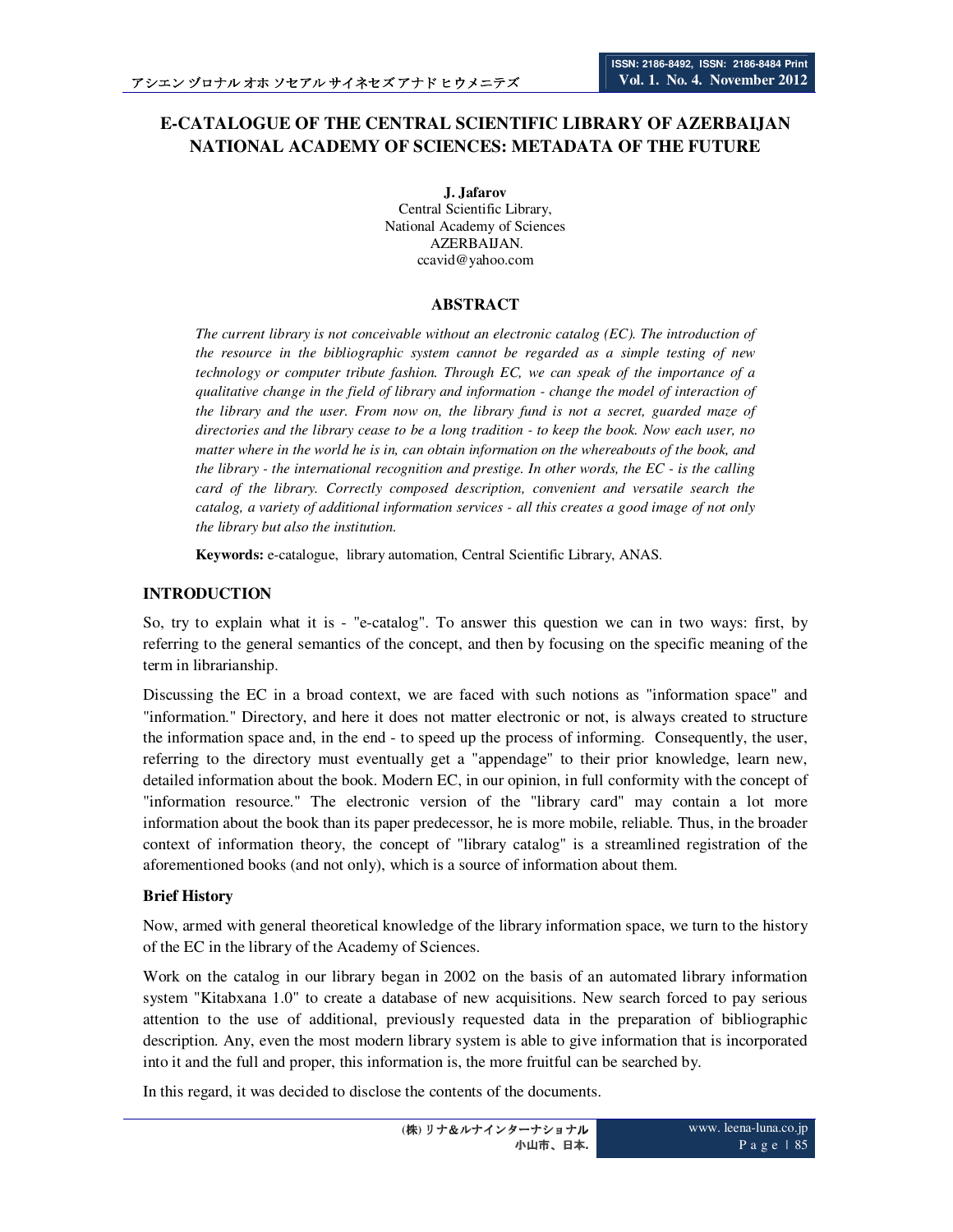In December 2008, the library moved to the automated library information system "IRBIS-64", which allowed the EC to continue to develop at a higher level. The decision to disclose the contents of documents significantly enhanced search capabilities of the electronic catalog. Now we can say that in practice, the EC appeared obvious advantages over the traditional system of card catalogs.

System "Irbis-64" technology involves automatic creation of dictionaries, from which fast search for any element of description and their combinations. Priority is to find the "key words", as their vocabulary forming machine of all words that are part of a bibliographic description, including of the content.

In 2009, the start of the next phase of a large-scale work on the creation of EC - retrospective conversion, i.e. translation of traditional card catalogs into digital form, which is one of the basic conditions for the automation of search for information about the documents from the library. It was necessary to build a more intermediate processes, each of which is another approximation to the ideal automated scheme. It was decided:

- First, that the substantive information processing will only be visual of the document, as amount of bibliographic information on the catalog card does not match the capabilities of fillable fields of EC, which is much wider, and the most important - is not always according to the index cards can be formulated subject heading;
- Second, that retro-entering will be implemented gradually, starting with the service department of textbooks, then - a reading room, and now we have started to enter the literature of the scientific foundations of service subscription (it is most needed, actively used portion);
- Third, that retro-entering all instances of the same publication will be carried out simultaneously, regardless of their location.

The implementation of this technology is only possible with the direct participation of all parts of the library. Were developed technological instructions retro-entering publications from the library, which defined the procedure works and the responsibilities of each of the divisions, from divisions-holders and book storage to the department of scientific and technical processing literature. This year, in the process chain connected and acquisition department, which carries bar coding publications.

Such a method of retrospective conversion of card catalogs can identify and correct errors card catalogs and registration forms library to write an inventory number and the arrangement of ciphers. In our opinion, such work to reconcile the fund and adjust the quality of retrospective bibliographic records (BR) gives the best result to improve the library.

As mentioned above, in December 2008, the library moved to the automated library information system "IRBIS-64." By the time of the transition EC contains about 60 thousand records. It was important to keep all the information. After the conversion, the librarian records a lot of work on their adjustment and editing. It was necessary to find and restore missing bibliographical information on the documents and resolve technological marriage.

To date, the EC library has more than 120 thousand records and is available not only in the local academic network and the Internet.

# **CONCLUSIONS**

Going from the history of the EC to the present day, I would like to share our plans for the current year.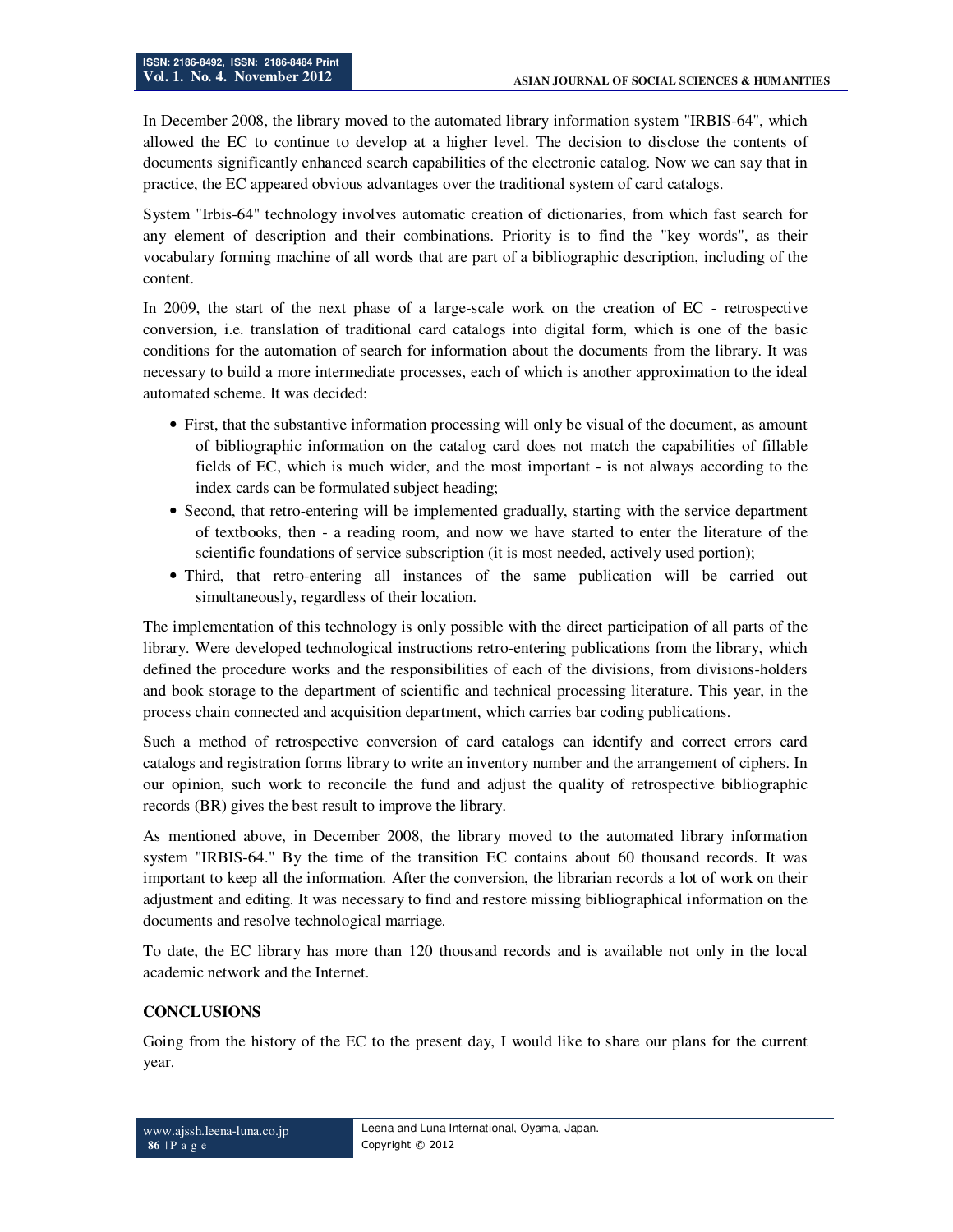- 1. First of all, to learn one of the specific objects of cataloging the description of electronic resources (both independent and as supplements to printed matter). A number of fields that are used to describe their specific characteristics, comply with ISBD. This general definition of the material (in square brackets is the definition of [electronic resource]), the main characteristics of the type, size and amount of resources, data on physical media, system requirements, which include data on technical devices, programming language, operating system.
- 2. Provide access to full-text versions of study guides published by the Central Scientific Library and transmitted to the virtual library in electronic form through the bibliographic record of EC.

Reflecting on retro-conversion funds, understanding that in the near future, I find problems in EC not enough asked funds that are not in demand by readers. Perhaps it would not be helpful and unnecessarily costly retro-entering an implementation of this part of the fund in accordance with the developed and implemented our production chain. Currently, in addition to standard methods of creating records in the EC, more practice is widely used to create the image directories by scanning technology index cards. This directory cannot just organize images cards, and perform full-text search for their content. Search result - an image sheet. In this case, the user will be relieved of the need to perform time-consuming search for bibliographic card catalogs, and to discover all the materials on the topic of interest need in a few seconds. Users get all the advantages of electronic information: remote access, simultaneous access by multiple users, and the ability to copy. Create the image directory will be the most effective way of retrospective conversion of card catalogs to not enough asked part of the fund.

Summing subtotal the above, it should be noted that the University Libraries, as a place of concentration of information resources, home to a search for knowledge to guide its efforts to create information products and services, comprehensive search strategies, structure, use and ordered knowledge. Experience shows that quality by subject creates more opportunities for the disclosure of the content of the document.

Keyword search at the moment is justified. But with the growth of the EC will increasingly grow and "information noise" followed by a keyword search. Therefore, in our view, the future is still a structured search - search by subject headings. The problem of forming the subject headings department staff pay special attention. If the work is regulated by the cataloger descriptive standards, systematizes - a classification table, then when the subject heading is very strong judgment.

# **RESULTS**

Experience in an electronic catalog in our library, led to the conclusion that the success of information retrieval subject headings depends on two factors:

- First, from the strict observance of the rules of the individual elements of the unification of subject headings;
- Second, to stabilize their compatibility.

We appeal to the university library with a proposal to work to create a generic list of subject headings. This intelligent product would promote the creation of corporate cataloging and union catalogs of university libraries to enable integration of subject headings in search device EC along with the author's name, title, keywords, and the year of publication. And most importantly, would raise the level of information provided to consumers of services.